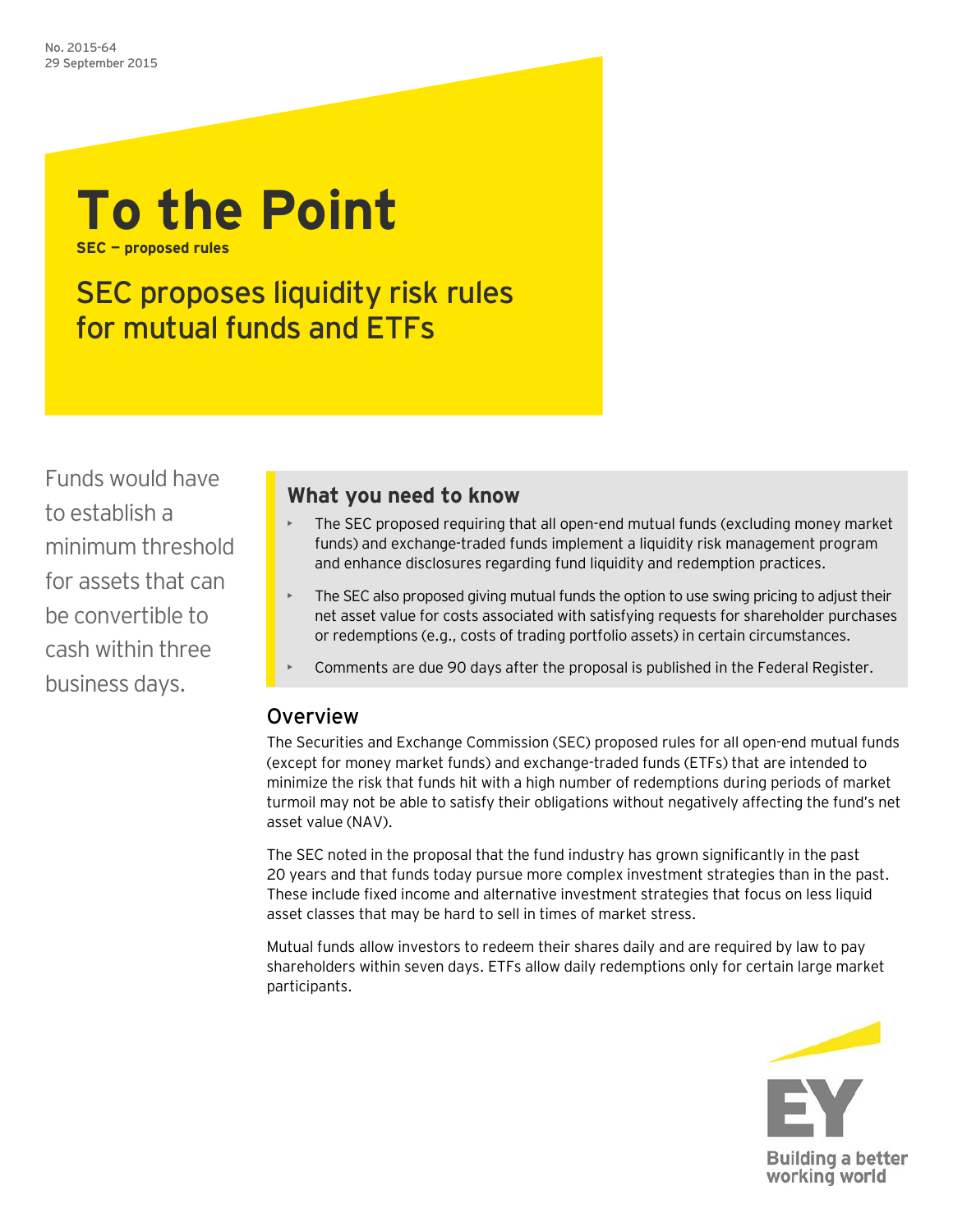## Key considerations

### Liquidity risk management program

The proposal would require all open-end mutual funds (except money market funds) and ETFs to adopt and implement a liquidity risk management program designed to assess and manage their liquidity risk.

The proposed rules would require funds to classify assets into one of six liquidity categories based on how long they believe it would take to convert the asset to cash at a price that doesn't materially affect the asset's value immediately prior to sale. The categories would range from one business day to more than 30 calendar days.

Funds also would have to determine a minimum percentage of net assets that must be invested in assets that can be converted to cash within three business days at a price that does not materially affect the value of the assets immediately prior to sale (three-day liquid asset minimum). A fund's board would be required to approve the fund's liquidity risk management program, including the fund's three-day liquid asset minimum percentage. Funds also would be required to assess and periodically review their liquidity risk based on certain factors.

The proposal also would codify the 15% limit on illiquid assets included in current SEC guidelines. A fund would not be able to acquire any asset that cannot be sold in the ordinary course of business within seven days at approximately its fair value, as recorded by the fund, if acquiring the asset would bring the total value of these illiquid assets to over 15% of the fund's net assets.

#### Swing pricing

The proposed rules would provide the option for open-end funds, except for ETFs and money market funds, to establish policies and procedures to adjust their NAV by swing factors expressed as a percentage of their NAV when the level of net purchases or net redemptions exceeds a specified percentage of their NAV.

Funds could use what is known as swing pricing to pass along to purchasing and redeeming shareholders the costs of trading portfolio assets while protecting other shareholders of the fund. A fund's board would have to approve the use of swing pricing policies and procedures.

If implemented, swing pricing policies and procedures would affect funds' financial statements and disclosures as follows:

- Funds would be required to disclose the adjusted NAV in their balance sheets and statements of changes in net assets if swing pricing has been used.
- Capital share transactions disclosed in the statement of changes in net assets would be based on the adjusted NAV if swing pricing has been used.
- NAV-based performance fees would be based on the adjusted NAV if swing pricing has been used.
- The per-share effect of swing pricing would be disclosed below the total distributions line in a fund's financial highlights, and adjusted NAV would be used when calculating total return if swing pricing has been used.
- Notes to the financial statements would include a disclosure of general methods used in determining whether the fund's NAV per share will swing, whether the fund's NAV per share has swung during the year, and a general description of the effects of swing pricing on the fund's financial statements.

Funds would be allowed to use swing pricing to manage the dilutive effects of large subscriptions or redemptions.